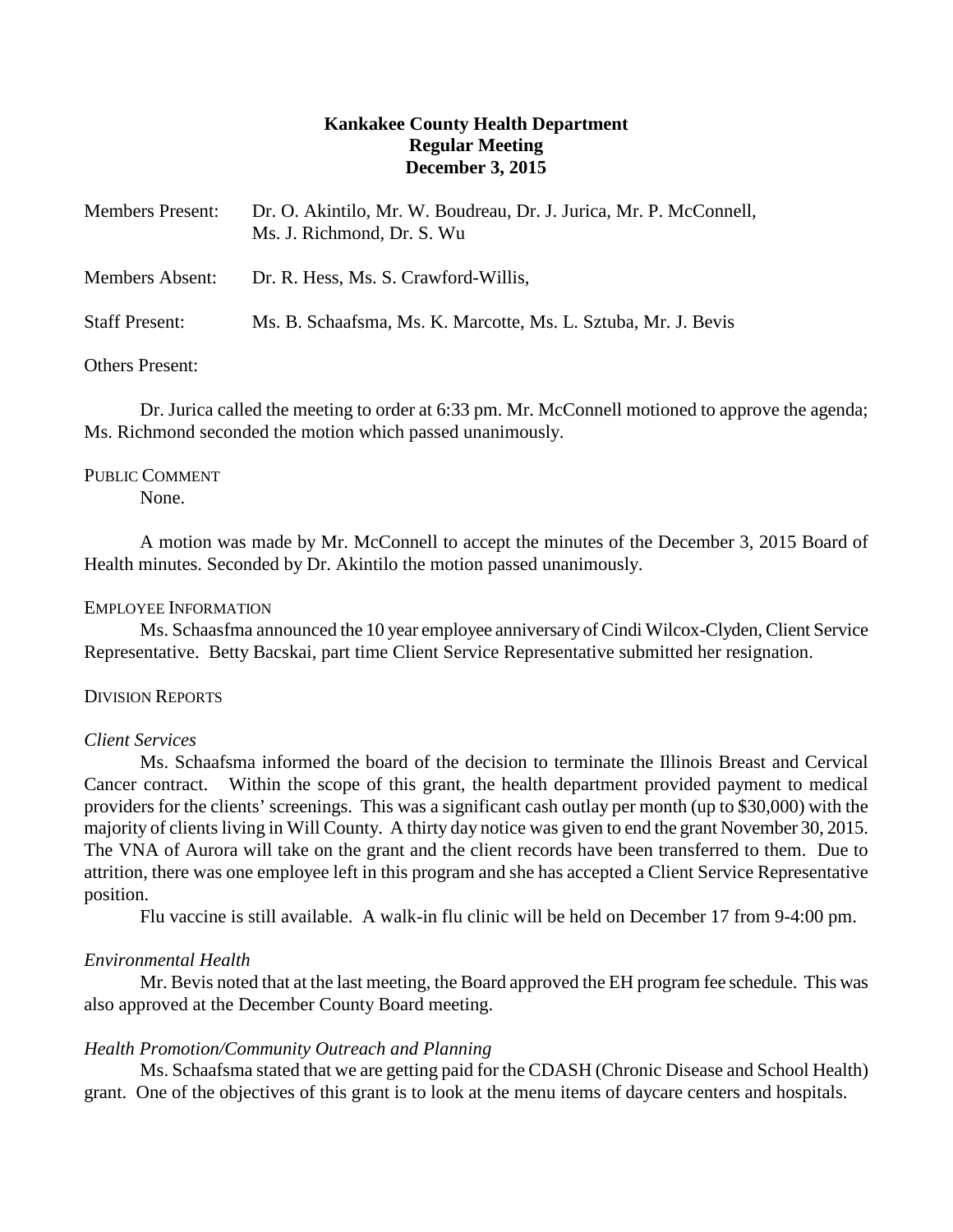We have not been paid by the State for the Teen Pregnancy Prevention (TPP) or Illinois Tobacco Free Communities grants. Because of the lack of TPP funding, Ms. Schaafsma noted that the Teen Conference will be put on hold for next year. Some headway has been made with enforcing the "no smoking" rules in public establishments. We have been working with the mayors who are responsible for issuing liquor licenses. If facilities are not in compliance with the law, they could have to forfeit their liquor license.

#### ADMINISTRATIVE REPORTS

#### *Financial Status*

Ms. Schaafsma presented the September and October 2015 financial reports for approval. At the end of September, 83.3% of the year, we have received 72.71% of the revenue and allocated 80.09% of the expenses. At the end of October 2015, 91.6% of the year, we have received 75.63% of the revenue and allocated 89.26% of the expenses. Ms. Schaafsma noted that we have been running 10-15% behind in revenue because we have not been paid since July 1, 2015 for any State funded grants. We are receiving some money from our federal grants (WIC, Emergency Preparedness, CDASH), Environmental Health food license fees, and property tax revenue. Our monthly expenses are approximately \$200,000. Dr. Wu motioned to approve the financial reports. Seconded by Ms. Richmond the motion passed unanimously. A preliminary November 2015 financial report was also submitted for review.

Ms. Schaafsma shared information regarding the lack of a State budget and the effect on the health department. Almost 90% of the State budget has been appropriated for essential services. Much of the 10% that is left includes local health departments, mental health, social services, etc. The intent of the State is to pay back to July 1 the executed contracts that we have, but we are hearing that this might not happen. An 18 month contract covering January – June 2017 has been discussed, as well as, approving a budget that has cuts. Ms. Schaafsma stated that she is looking at all expenses and recently cut back on the cleaning services. The largest State grant is Family Case Management which is currently integrated with the WIC program. Other grants of concern are Local Health Protection, Teen Pregnancy, and Tobacco. In order to be a certified health department, we need to manage food, sewer, water, and infectious disease within the county. Ms. Schaafsma discussed staffing if these grants were cut or not funded. At a previous staff meeting, she informed employees of the financial situation and asked if any employees were considering retiring to let her know. Choices other health departments have made include going to a 4-day week, suspending services, layoffs, etc. The biggest question is whether or not we will be reimbursed. Mr. McConnell agrees that we probably won't be paid. Dr. Jurica is concerned about running such a large deficit. Ms. Schaafsma, in addition to the members of the Board, agree that we still need to be good stewards of the money in reserve. Mr. McConnell motioned to cut programs as necessary keeping approximately \$750,000 in reserve. Seconded by Dr. Akintilo, the motion passed. Dr. Wu would like to see a solid proposal that would lower the monthly deficit to \$50,000. Ms. Schaafsma noted that the budget may need to be amended. Dr. Jurica asked if there were other sources of revenue. It is hoped that additional money will be available due to billing private insurances for services.

Ms. Schaafsma discussed the changes to the Medicaid system in regards to Managed Care Organizations (MCO). This has caused some problems with clients in our area being assigned to an MCO that does not have participating physicians within Kankakee County. There are multiple MCOs who we need to become credentialed with as a provider; this is often difficult to do as we not fit the traditional provider role. The Illinois Public Health Association (IPHA) and the Illinois Association of Public Health Administrator (IAPHA) organized a meeting with HFS, the MCOs and health department administrators